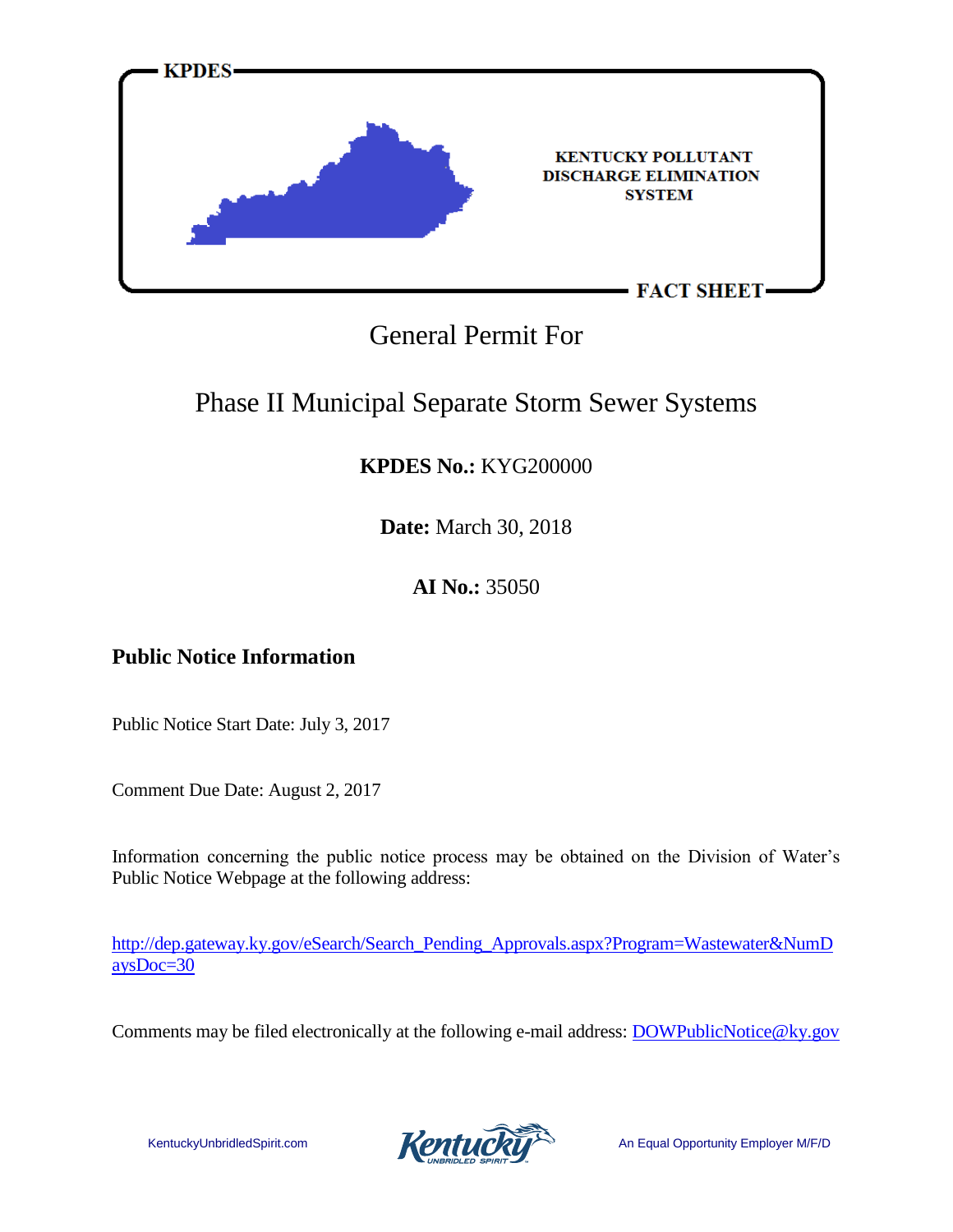| $\mathbf{1}$ . |  |
|----------------|--|
| 1.1.           |  |
| 1.2.           |  |
| 1.3.           |  |
| 1.4.           |  |
| 1.5.           |  |
| 1.6.           |  |
| 1.7.           |  |
| 1.8            |  |
| 2.             |  |
| 2.1.           |  |
| 2.2.           |  |
| 2.3.           |  |
| 3.             |  |
| 4.             |  |
| 4.1.           |  |
| 4.2.           |  |
| 4.3.           |  |
| 4.4.           |  |
| 5.             |  |
| 5.1.           |  |
| 5.2.           |  |
| 5.3.           |  |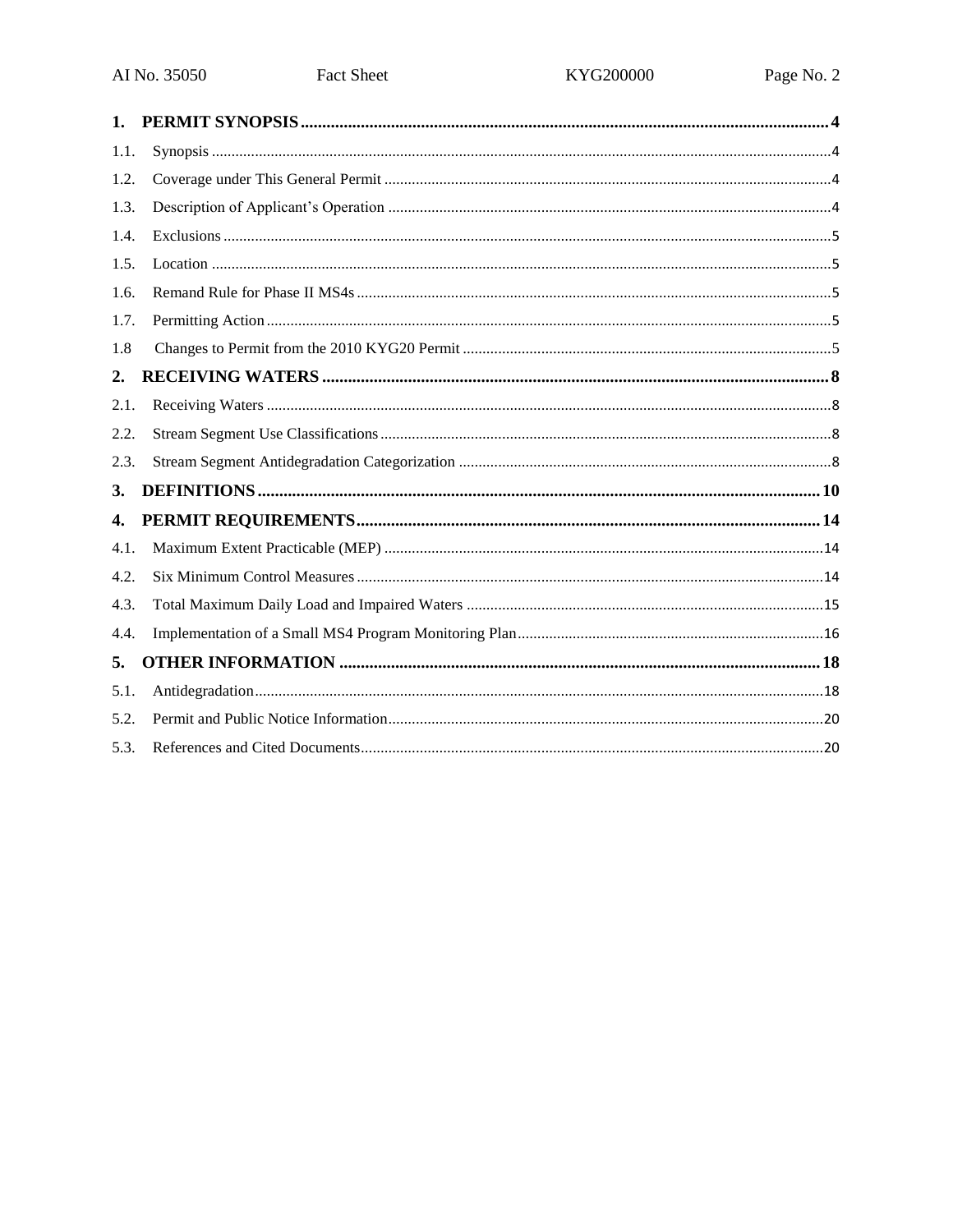## **PERMIT SYNOPSIS**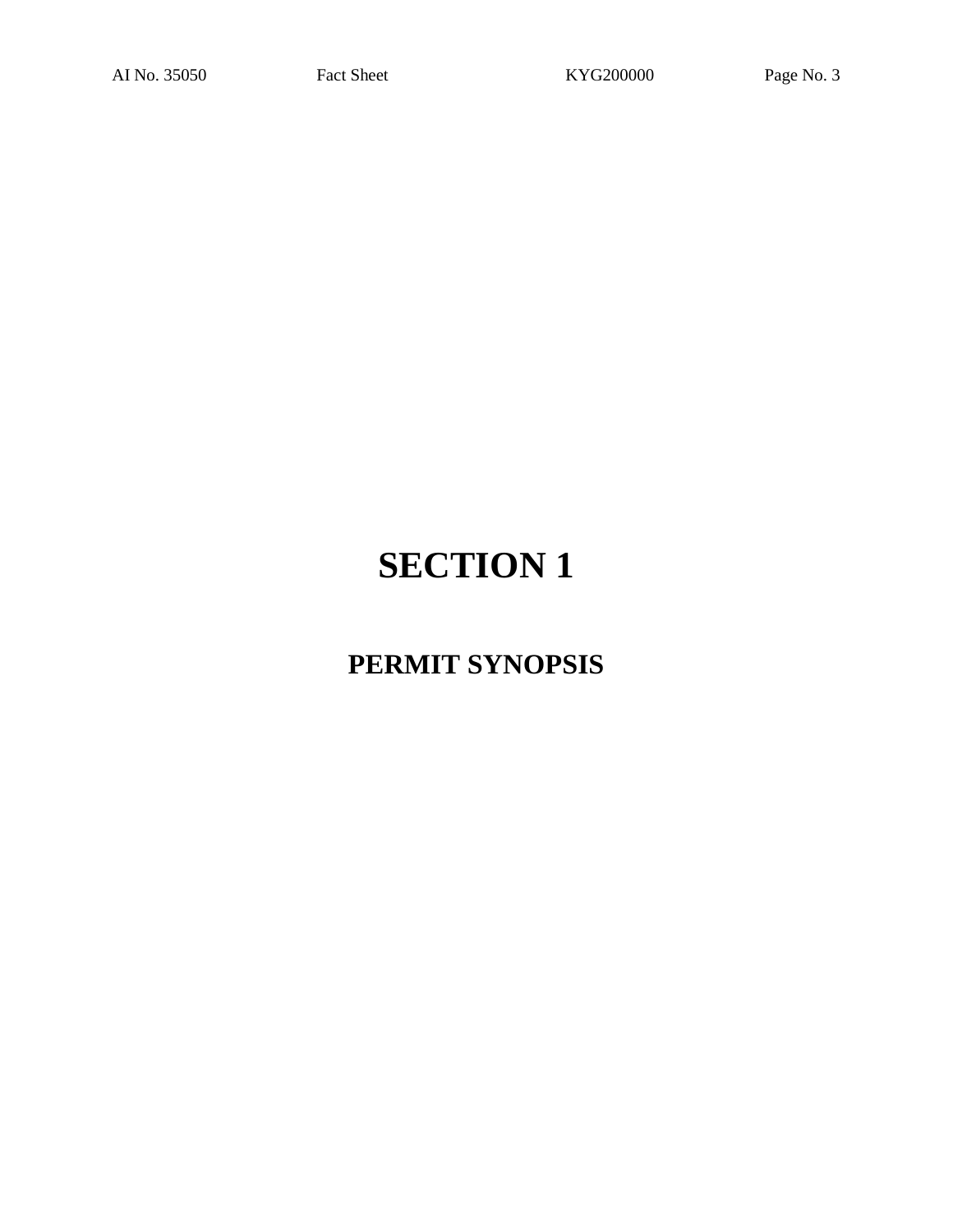#### <span id="page-3-0"></span>**1. PERMIT SYNOPSIS**

#### <span id="page-3-1"></span>**1.1. Synopsis**

Stormwater is the surface runoff that results from rain and snow melt. Urban development alters natural infiltration capability of the land and generates a host of pollutants that are associated with the activities of urban populations, thus causing an increase in stormwater runoff volumes and pollutant loadings in stormwater discharges to receiving waterbodies. Urban development increases the amount of impervious surface in a watershed as farmland, forests, and meadowlands with natural filtration characteristics, are converted into buildings with rooftops, driveways, sidewalks, roads, and parking lots with virtually no ability to absorb stormwater.

Polluted stormwater runoff is often transported to municipal separate storm sewer systems (MS4) and ultimately discharged into local rivers and streams without treatment.

The National Pollutant Discharge Elimination System (NPDES) stormwater regulations (40 CFR § 122.26) establish permit requirements for discharges from MS4s. The USEPA's Stormwater Phase II Rule (40 CFR § 122.34) establishes an MS4 stormwater management program that is intended to improve the nation's waterways by reducing the quantity of pollutants that stormwater picks up and carries into storm sewer systems during storm events.

Common pollutants include oil and grease from roadways, pesticides from lawns, sediment from construction sites, and carelessly discarded trash, such as cigarette butts, paper wrappers, and plastic bottles. When deposited into nearby waterways through MS4 discharges, these pollutants can impair the waterways, thereby discouraging recreational use of the resource, contaminating the drinking water supplies, and interfering with the habitat for fish, other aquatic organisms, and wildlife.

In 1999, USEPA promulgated rules establishing requirements for small MS4s. The federal regulations require Kentucky to permit stormwater discharges from small MS4s in the Commonwealth. A regulated small MS4 is defined as any small MS4 located in an "urbanized area" as defined by the U.S. Bureau of Census, as well as those MS4s located outside of an urbanized area that are designated a regulated small MS4 by the NPDES permitting authority (DOW)[40 CFR § 122.32 (a)]. A regulated small MS4 included storm drain conveyance systems owned or operated by a state, city of federal entity, a town, or other public entities, such as universities, prisons, hospitals, and departments of transportation where stormwater discharges directly to waters of the United States.

Rather than numeric 'end of pipe limits', these federal regulations establish six categories of Minimum Control Measures (MCMs) that must be implemented by permittees. Best Management Practices (BMPs) are put into use in order to implement the six MCMs. These 'narrative' BMPs reduce the amount of pollutants discharged in stormwater runoff.

#### <span id="page-3-2"></span>**1.2. Coverage under This General Permit**

The Kentucky Division of Water (DOW) is reissuing the general permit that authorizes the discharge of pollutants in stormwater discharges associated with Phase II Municipal Separate Storm Sewer Systems (MS4s).

#### <span id="page-3-3"></span>**1.3. Description of Applicant's Operation**

The applicant operates a small municipal separate storm sewer system through such controls as legal authority, source identification, discharge characterization, management program, assessment of stormwater controls, and fiscal analysis to ensure adequate funding of the requirements.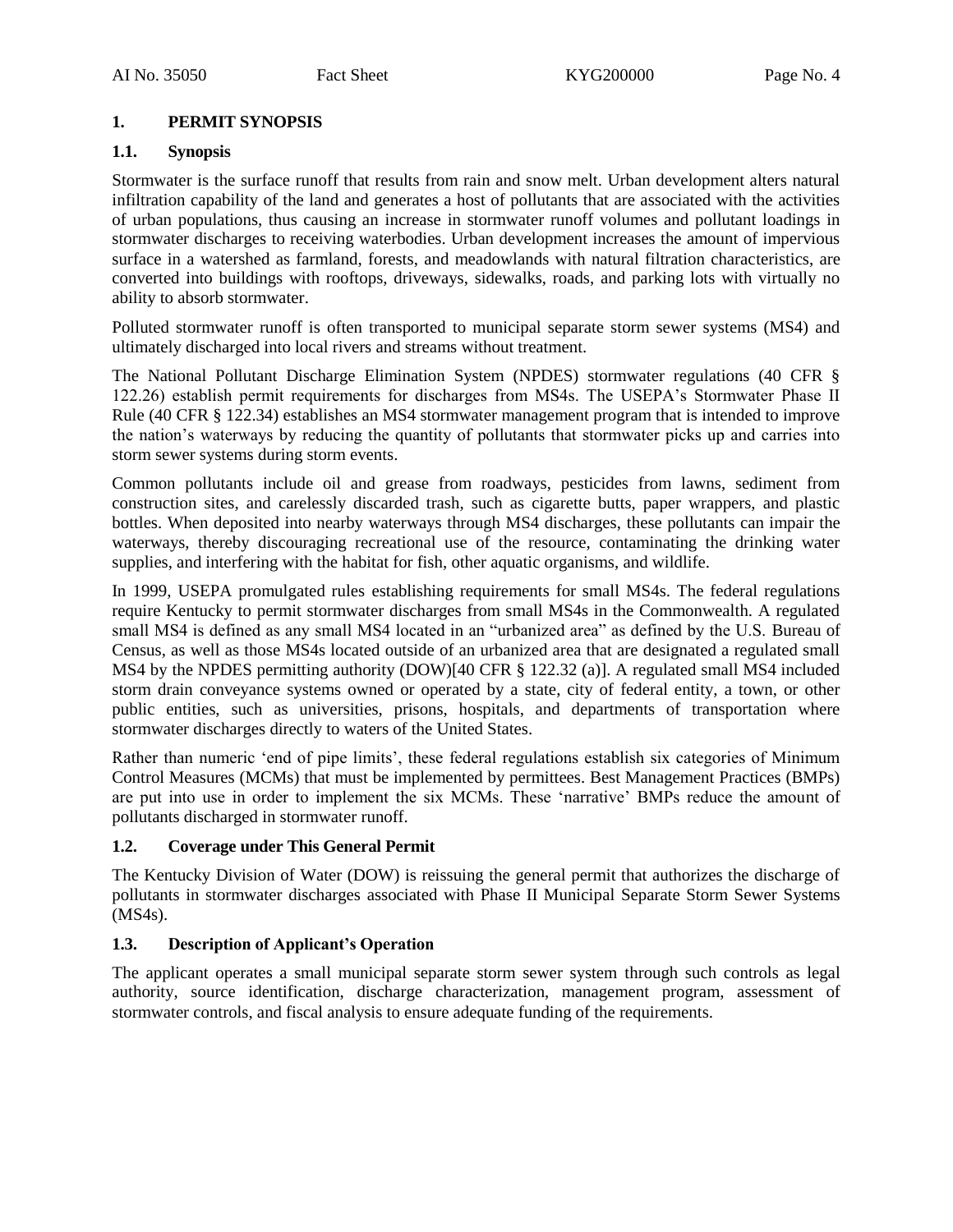#### <span id="page-4-0"></span>**1.4. Exclusions**

The MS4 is authorized to discharge the following non-stormwater sources provided that the Division has not determined these sources to be substantial contributors of pollutants to the MS4:

- Water Line flushing
- Landscape irrigation
- Diverted stream flows
- Rising ground waters
- Uncontaminated ground water infiltration
- Uncontaminated pumped ground water
- Discharged from potable sources
- Air conditioner condensate
- Irrigation water
- Springs
- Water from crawl space pumps
- Footing drains
- Lawn watering
- Individual car washing
- Natural flows from riparian habitat and wetlands
- Dechlorinated swimming pool discharges
- Street wash water
- Discharges or flows from fire fighting activities

#### <span id="page-4-1"></span>**1.5. Location**

This permit covers small Municipal Separate Storm Sewer System (MS4) discharges located throughout the entire Commonwealth of Kentucky

#### <span id="page-4-2"></span>**1.6. Remand Rule for Phase II MS4s**

On December 9, 2016, EPA published the MS4 Permit Remand Rule, which addresses how small MS4s obtain permit coverage, including public notice and permit requirements. The Remand Rule provides States with a choice of two options for issuance of general Permits: a Comprehensive General Permit; or a Two-Step General Permit. Kentucky has chosen to issue the Phase II MS4 Permit as a Comprehensive General Permit. In accordance with 40 CFR Part 122.34(a), the permit will contain specific requirements with which the Phase II MS4 must comply. However, as in the past, the permittee will be required to submit a Stormwater Water Quality Management Plan (SWMP). The SWQMP will contain procedural documents and other specific information describing details on how the permittee will implement the permit requirements (see 40 CFR Part 122.34(b)).

#### <span id="page-4-3"></span>**1.7. Permitting Action**

Reissuance of a general KPDES permit for designated or newly designated small MS4s.

#### <span id="page-4-4"></span>**1.8 Changes to Permit from the 2010 KYG20 Permit**

- Added a written list of non-stormwater sources that the MS4 is allowed to discharge (i.e. water line flushing, landscape irrigation, etc.)
- Removed definitions from the permit; however maintained them in the Fact Sheet
- Expanded the storm-sewer map from locations of all known major outfalls to a comprehensive storm sewer map which shall include the permittee's small MS4 system (owned and /or operated by the permittee), including catch basins, pipes, ditches, flood control facilities (retention/detention ponds), post-construction water quality BMPs, and private post-construction water quality BMPs that have been approved by the MS4.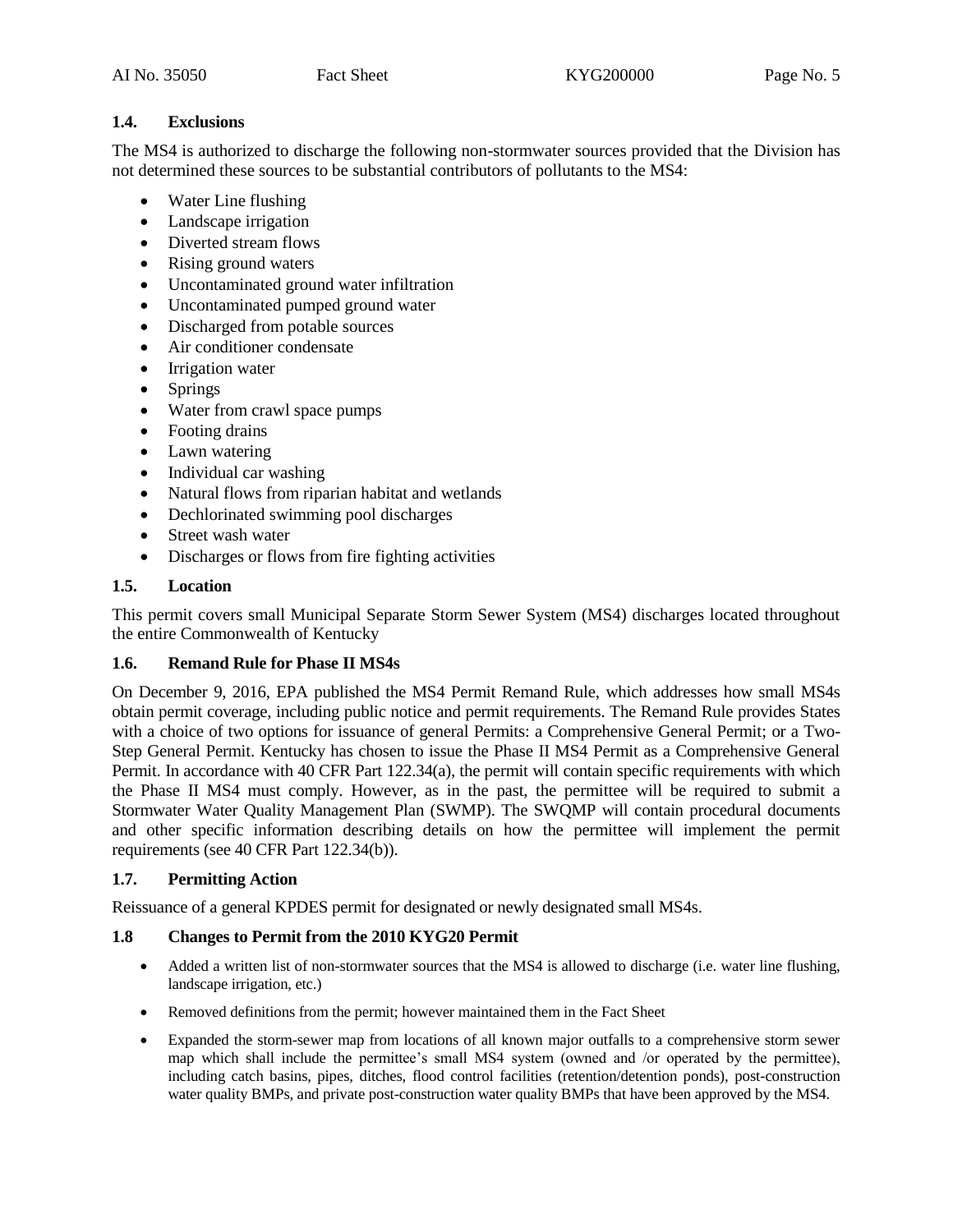- Required the MS4 to develop a *written* plan to address illicit discharges including illegal dumping.
- Required the MS4 to develop a *written* Operation and Maintenance plan to address Pollution Prevention and Good Housekeeping for Municipal Operations
- Required the MS4 to designate at least one person who is responsible for permit implementation to receive twelve (12) hours of documented training per permit year. The training must be related to furthering the goals and objectives of the small MS4 general permit requirements.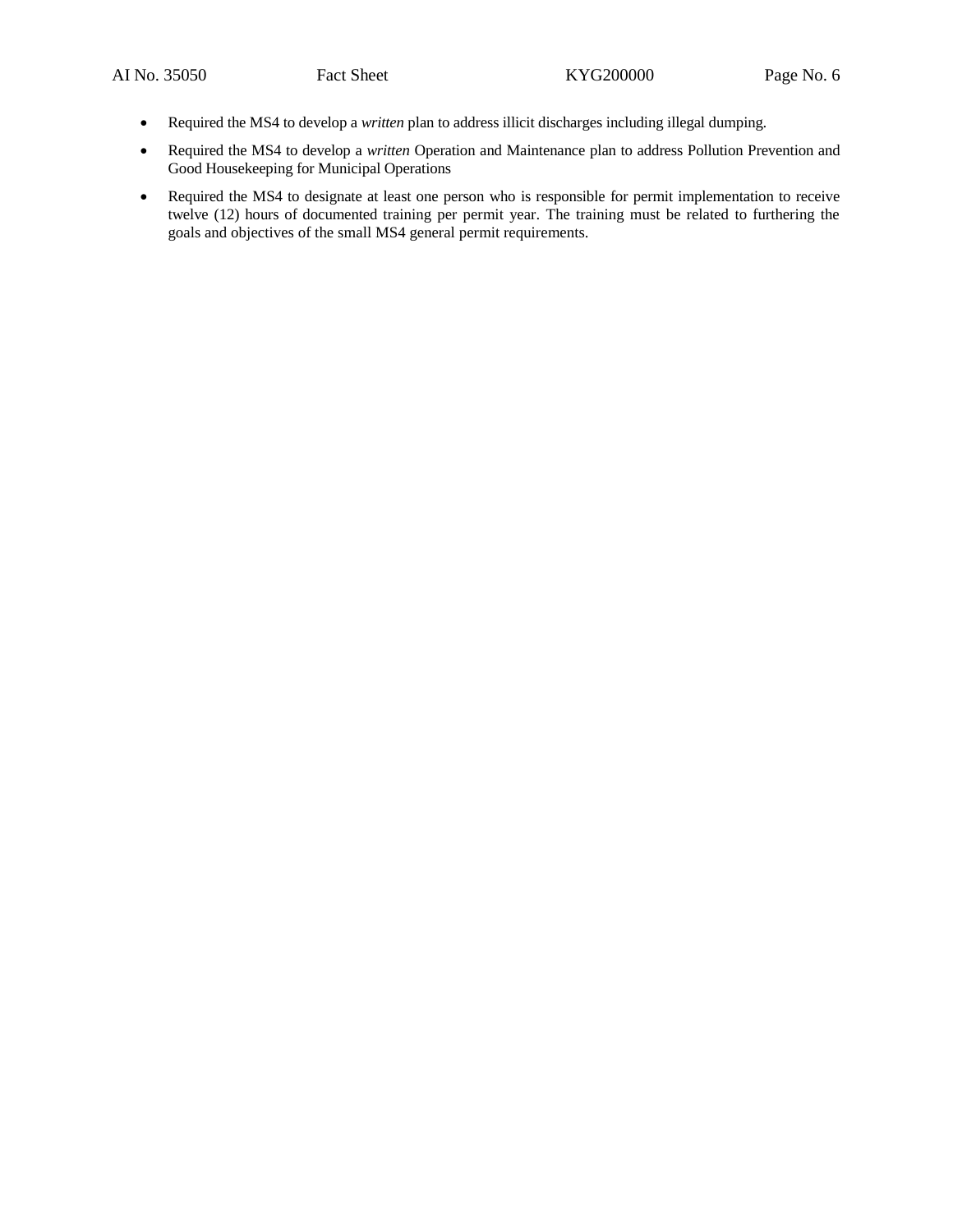### **RECEIVING WATERS**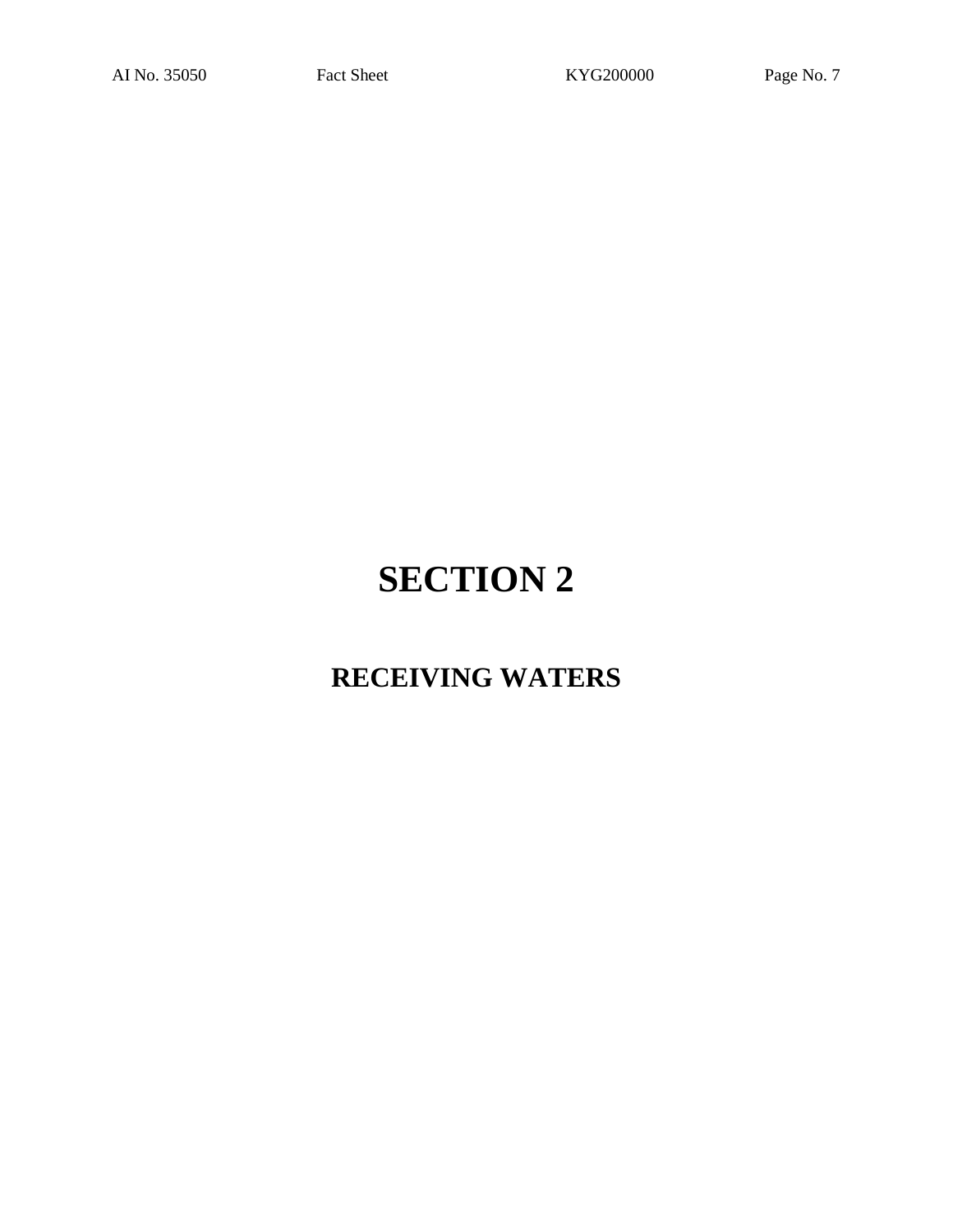#### <span id="page-7-0"></span>**2. RECEIVING WATERS**

#### <span id="page-7-1"></span>**2.1. Receiving Waters**

The receiving waters for this permit are those water bodies of the Commonwealth that comprise the Mississippi and Ohio River basins and sub-basins within the political and geographic boundaries of Kentucky.

#### <span id="page-7-2"></span>**2.2. Stream Segment Use Classifications**

Includes all water bodies that have been designated by KDOW singularly or in combination thereof as: Warmwater Aquatic Habitat, Coldwater Habitat, Primary Contact Recreation, Secondary Contact Recreation, Outstanding State Resource Water, and/or Domestic Water Supply.

#### <span id="page-7-3"></span>**2.3. Stream Segment Antidegradation Categorization**

Included are those water bodies which have been categorized as High Quality Waters, Impaired Waters, Exceptional Waters, or Outstanding National Resource Waters.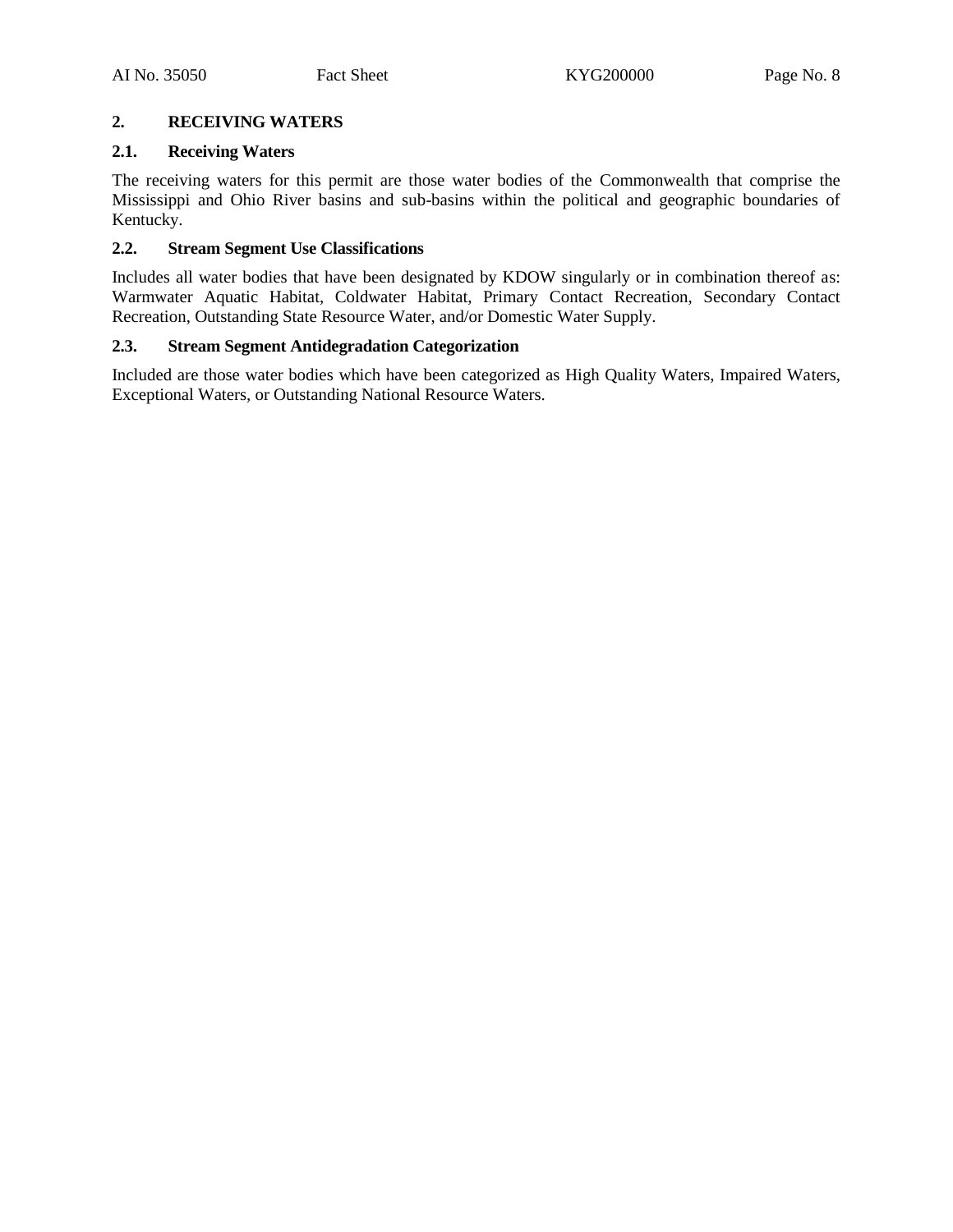## **DEFINITIONS**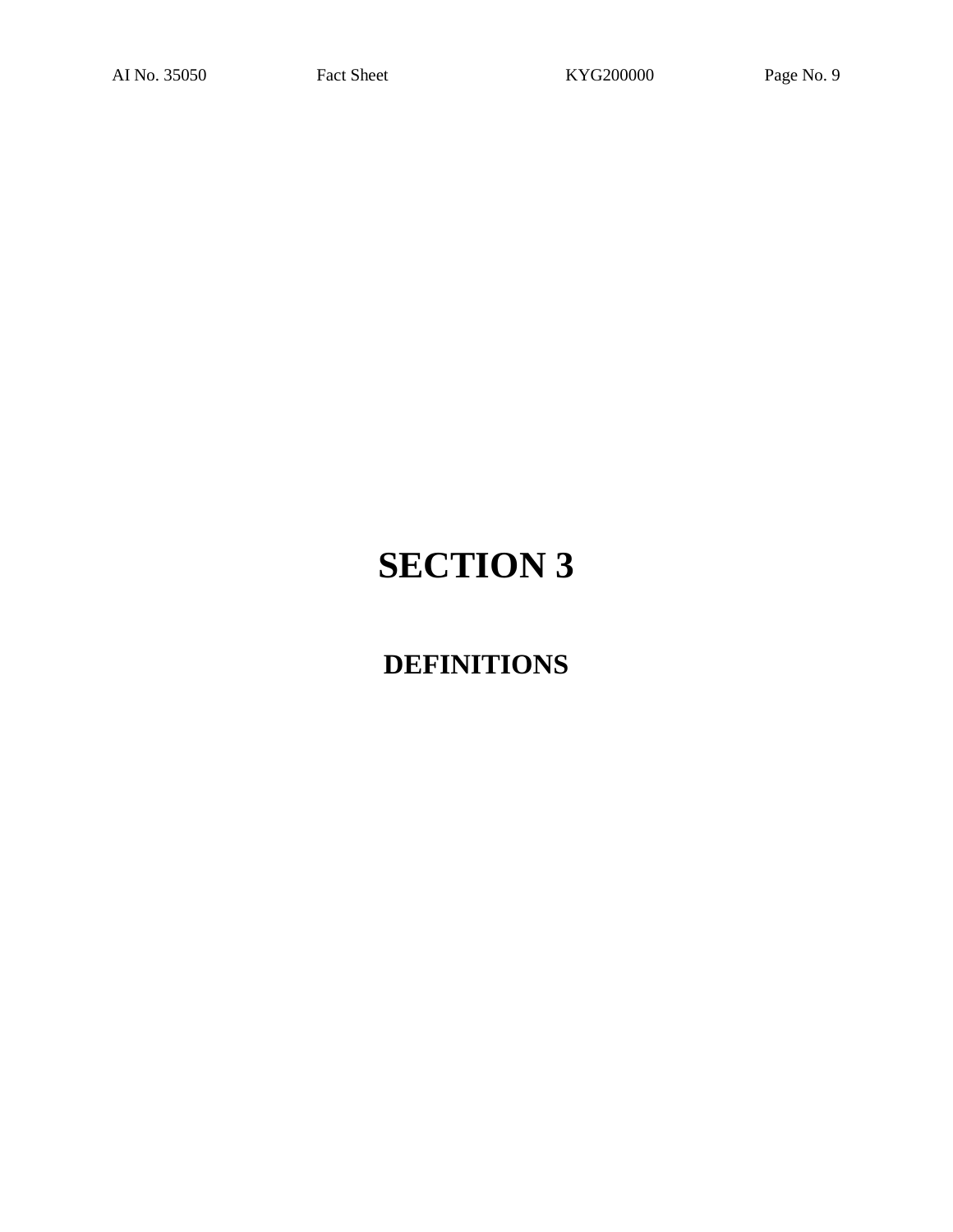#### <span id="page-9-0"></span>**3. DEFINITIONS**

- A. "Best Management Practices" or "BMPs" means schedules of activities, prohibitions of practices, maintenance procedures, and other management practices to prevent or reduce the pollution of waters of the United States. BMPs also include treatment requirements, operating procedures, and practices to control stormwater runoff.
- B. "CFR" means Code of Federal Regulations, the official publication for federal regulations.
- C. "Combined Sewer System" or "CSS" means systems that are designed to carry sanitary sewage (consisting of domestic, commercial, and industrial wastewater) and stormwater (surface drainage from rainfall or snowmelt) in a single pipe to a treatment facility. During dry weather, CSSs convey domestic, commercial, and industrial wastewater to a publicly owned treatment works (POTW). In periods of rainfall or snowmelt, total wastewater flows can exceed the capacity of the CSS or the treatment facilities. When this occurs, the CSS is designed to overflow directly to surface water bodies, such as lakes, rivers, estuaries, or coastal waters.
- D. "Discharge" for the purpose of this permit, unless indicated otherwise, refers to discharges from the Municipal Separate Storm Sewer System (MS4), subject to Section 402 of the CWA.
- E. "Green Infrastructure" is an adaptable term used to describe an array of products, technologies, and practices that use natural systems – or engineered systems that mimic natural processes – to enhance overall environmental quality and provide utility services. As a general principal, Green Infrastructure techniques use soils and vegetation to infiltrate, evapotranspirate, and/or recycle stormwater runoff. When used as components of a stormwater management system, Green Infrastructure practices such as green roofs, porous pavement, rain gardens, and vegetated swales can produce a variety of environmental benefits. In addition to effectively retaining and infiltrating rainfall, these technologies can simultaneously help filter air pollutants, reduce energy demands, mitigate urban heat islands, and sequester carbon while also providing communities with aesthetic and natural resource benefits.
- F. "Illicit connection" means any connection to the municipal separate storm sewer that is not composed entirely of stormwater except discharges pursuant to a KPDES permit, other than the KPDES permit for discharges from the municipal separate storm sewer, and discharges resulting from fire fighting activities, or other de minimis activities allowable under the MS4 regulations.
- G. "Illicit discharge" means any discharge to the municipal separate storm sewer that is not composed entirely of stormwater except discharges pursuant to a KPDES permit (other than the KPDES permit for discharges from the municipal separate storm sewer and discharges resulting from fire fighting activities or other de minimis activities allowable under the MS4 regulations) and other discharges referenced in 40 CFR 122.26(d) (2) (iv) (B) (1).
- H. "KAR" is an acronym for "Kentucky Administrative Regulations."
- I. "KPDES" is an acronym for "Kentucky Pollutant Discharge Elimination System," the effluent permitting program in the Commonwealth of Kentucky for point source discharges.
- J. "KRS" is an acronym for "Kentucky Revised Statutes."
- K. "Major outfall" means a municipal separate storm sewer outfall that discharges from a single pipe with an inside diameter of 36 inches or more or its equivalent (discharge from a single conveyance other than a circular pipe which is associated with a drainage area of more than 50 acres); or for municipal separate storm sewers that receive stormwater from lands zoned for industrial activity (based on comprehensive zoning plans or the equivalent), an outfall that discharges from a single pipe with an inside diameter of 12 inches or more or from its equivalent (discharge from other than a circular pipe associated with a drainage of 2 acres or more).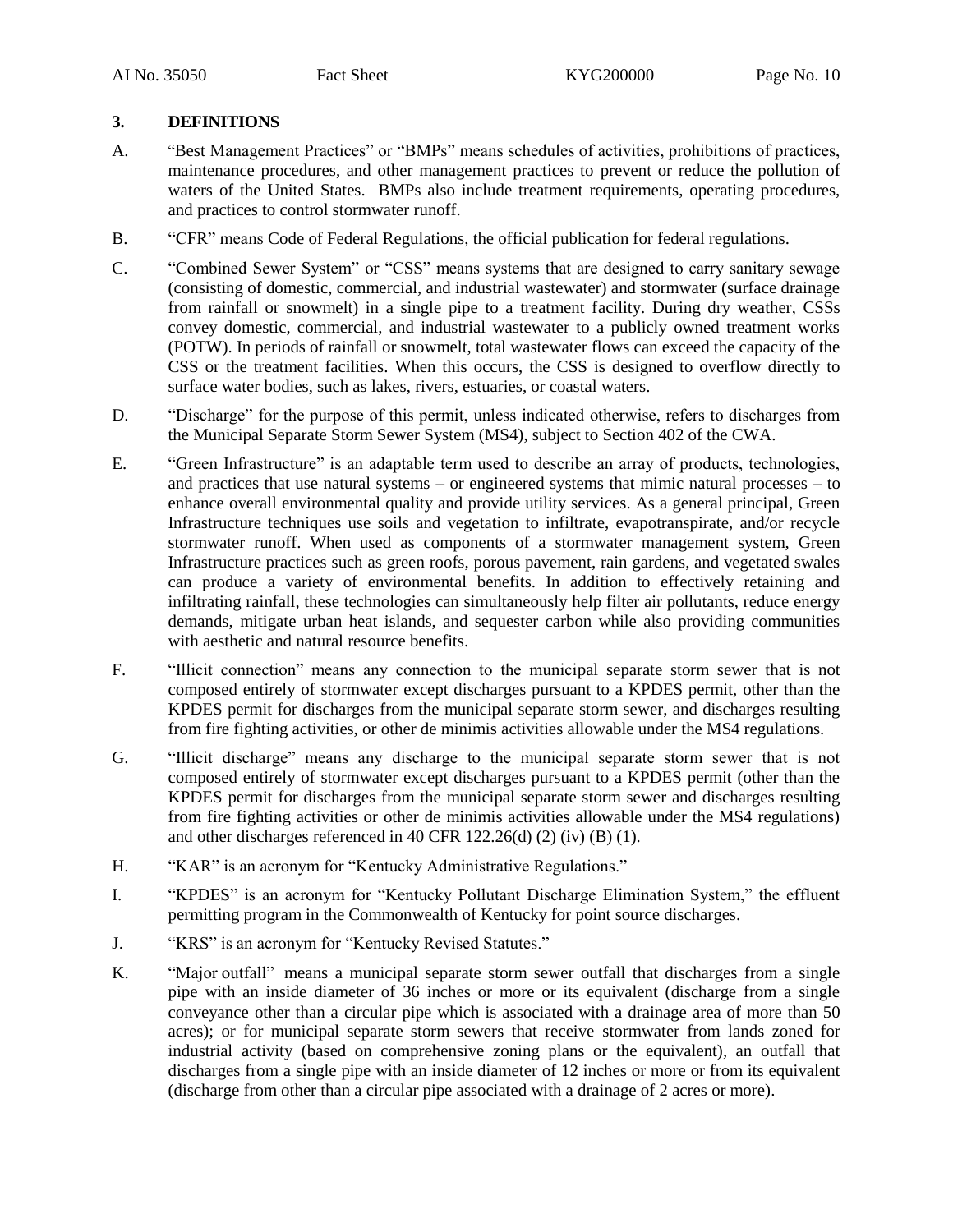- L. "MEP", or "Maximum Extent Practicable," is the control standard for discharges from the Municipal Separate Storm Sewer Systems established by 40 CFR 122.34 as stated in the regulation dated Dec. 9, 2016.
- M. "MS4" is an acronym for "municipal separate storm sewer system".
- N. "Municipal Separate Storm Sewer System" means a conveyance, or system of conveyances (including roads with drainage systems, municipal streets, catch basins, curbs, gutters, ditches, man-made channels, and storm drains): owned or operated by a state, city, town, county, district, association, or other public body (created by or pursuant to state law) having jurisdiction over disposal of sewage, industrial wastes, stormwater, or other wastes, including special districts under state law such as a sewer district, flood control district or drainage district, or similar entity, or an Indian Tribe or an authorized Indian tribal organization, or a designated and approved management agency under section 208 of the CWA that discharges to waters of the United States;
	- i. designed or used for collecting or conveying stormwater;
	- ii. which is not a combined sewer; and
	- iii. which is not part of a Publicly Owned Treatment Works (POTW) as defined at 40 CFR 122.2.
- O. "NPDES" is an acronym for "National Pollutant Discharge Elimination System," the effluent permitting program for point source discharges that is administered by the United States Environmental Protection Agency.
- P. "Open Conveyances" are defined as man-made or natural watercourses (e.g., swales), including natural watercourses that have been modified by channelization (e.g., ditches), that flow only in direct response to precipitation runoff in their immediate locality and whose channels are above the groundwater table and which do not support fish and aquatic life and are not suitable for drinking water supplies.
- Q. "Outfall" means a "point source" at the point where a municipal separate storm sewer discharges to Waters of the United States, but does not include open conveyances connecting two (2) municipal separate storm sewers, or pipes, tunnels or other conveyances which connect segments of the same stream or other Waters of the Commonwealth and are used to convey waters of the United States.
- R. "Permittee(s)" means the primary applicant for a KPDES permit.
- S. "Point Source" means any discernible, confined, and discrete conveyance, including but not limited to, any pipe, ditch, channel, tunnel, conduit, well, discrete fissure, container, rolling stock, concentrated animal feeding operation, landfill leachate collection system, vessel or other floating craft from which pollutants are or may be discharged. This term does not include return flows from irrigated agriculture or agricultural stormwater runoff.
- T. "Small municipal separate storm sewer system" means all separate storm sewer systems that are: owned or operated by the United States, a State, city, town, borough, county, parish, district, association, or other public body (created by or pursuant to State law) having jurisdiction over disposal of sewage, industrial wastes, stormwater, or other wastes, including special districts under State law such as a sewer district, flood control district or drainage district or similar entity, or an Indian Tribe or an authorized Indian tribal organization, or a designated and approved management agency under section 208 of the CWA that discharges to waters of the United States. It is not a "large" or "medium" municipal separate storm sewer systems as defined in 40 CFR 122.26 paragraphs (b) (4) and (b) (7) or 40 CFR 122.26 paragraph (a) (1) (v). This term includes systems similar to separate storm sewer systems in municipalities such as systems at military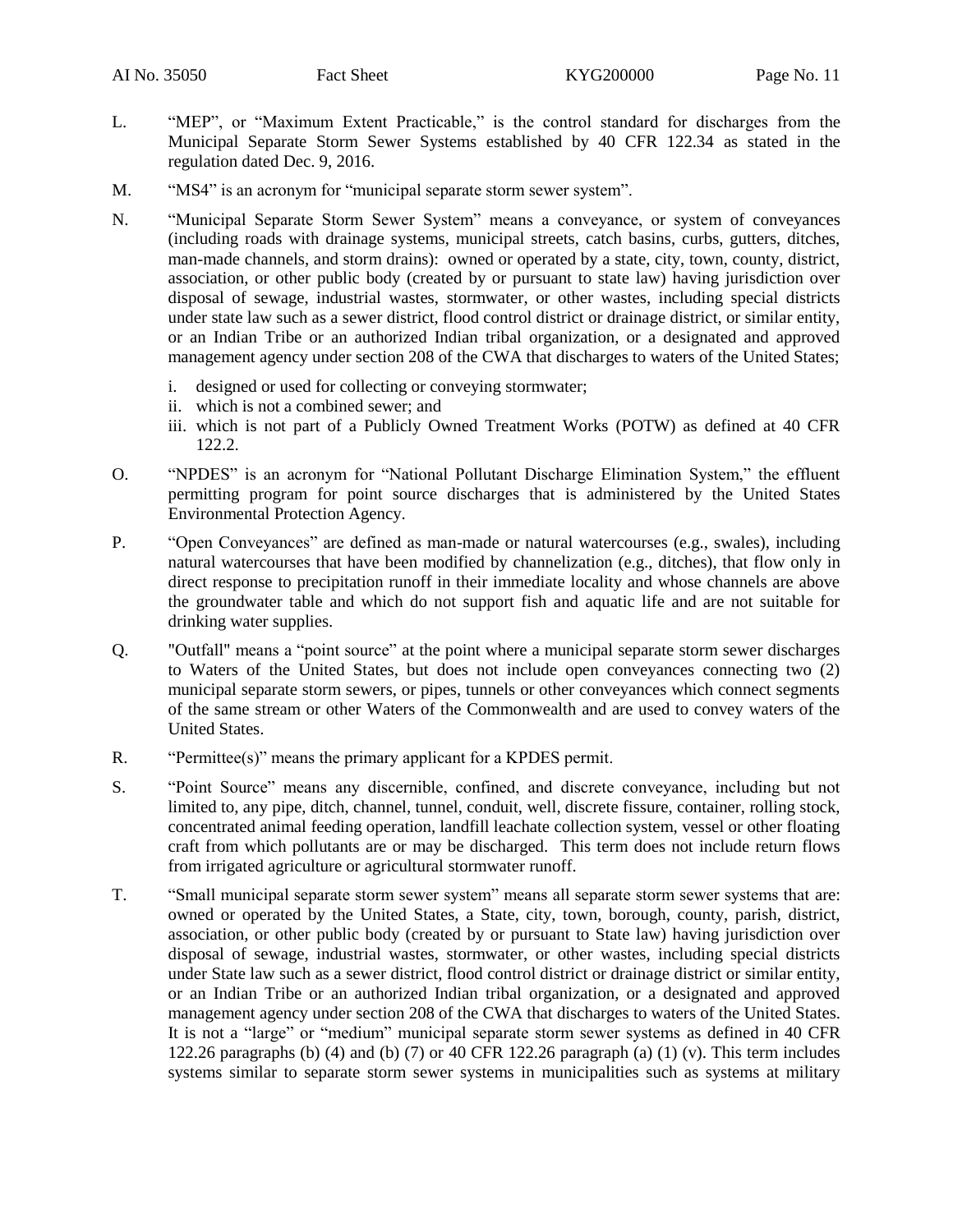bases, large hospitals, or prison complexes and highways and other thoroughfares. The term does not include separate storm sewers in very discrete areas, such as individual buildings.

- U. "Storm Sewer," unless otherwise indicated, refers to a municipal separate storm sewer.
- V. "Stormwater" means stormwater runoff, snowmelt runoff, surface runoff and drainage.
- W. "Stormwater Quality Management Plan" or "SWQMP" is the written plan that details the "Stormwater Quality Management Program". The "Plan" is considered a single document, even though it actually consists of separate programs.
- X. "Stormwater Quality Management Program" refers to a comprehensive program to manage the quality of stormwater discharged from the municipal separate storm sewer system.
- Y. "TMDL" is an acronym for "Total Maximum Daily Load" a federally mandated program for the protection of streams and lakes by allocation of pollutant waste loads to significant sources of the pollutant in a watershed or stream reach.
- Z. "Waters of the Commonwealth" means and includes any and all rivers, streams, creeks, lakes, ponds, impounding reservoirs, springs, wells, marshes, and all other bodies of surface or underground water, natural or artificial, situated wholly or partly within or bordering upon the Commonwealth or within its jurisdiction.
- AA. "Waters of the United States" as defined by the Clean Water Act, applies only to surface waters, rivers, lakes, estuaries, coastal waters and wetlands. Not all surface waters are legally "Waters of the United States." Generally those waters include the following:
	- i. All interstate waters
	- ii. Intrastate waters used in interstate and/or foreign commerce
	- iii. Tributaries of the above
	- iv. Territorial seas at the cyclical high tide mark, and
	- v. Wetlands adjacent to all of the above.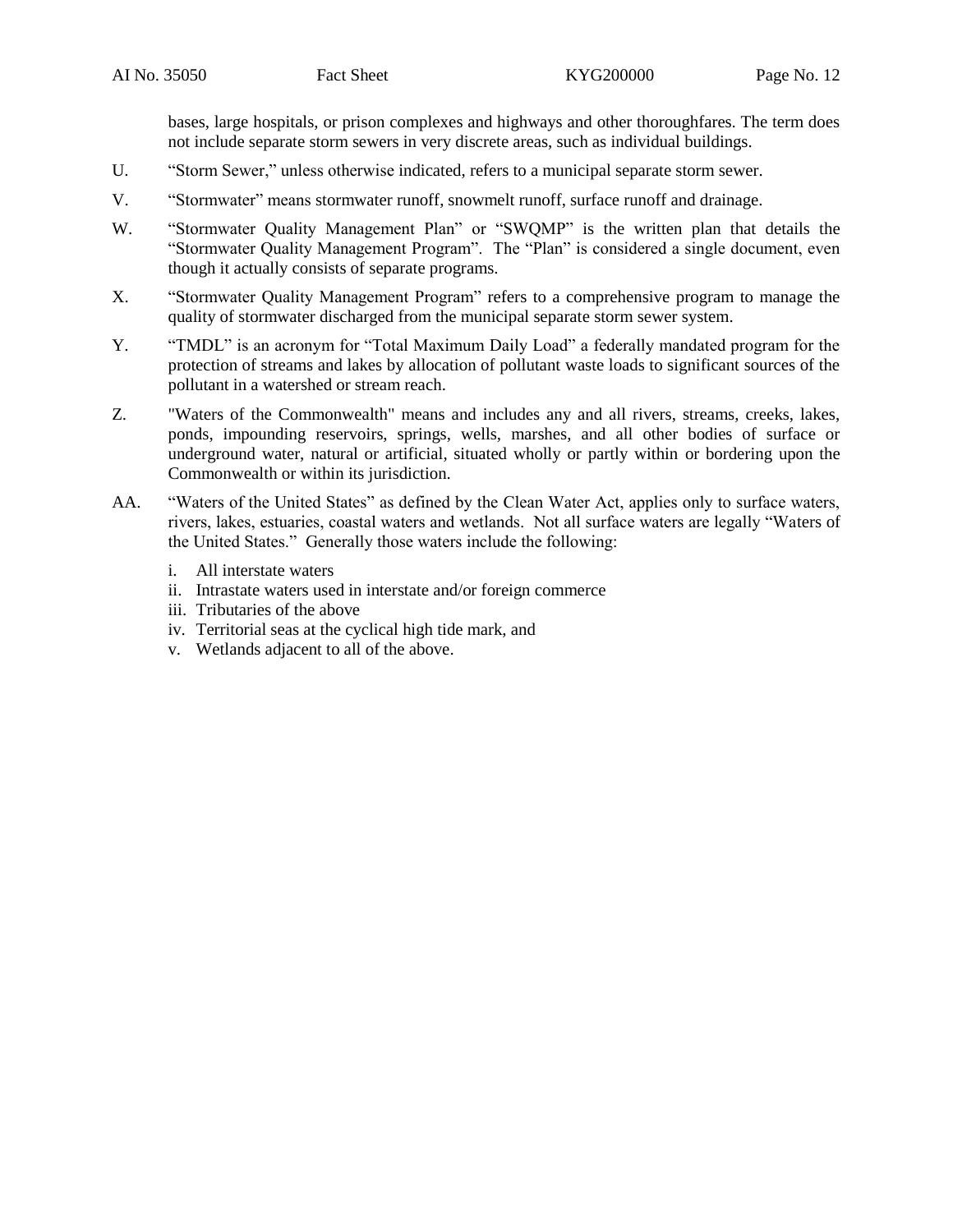## **PERMIT REQUIREMENTS**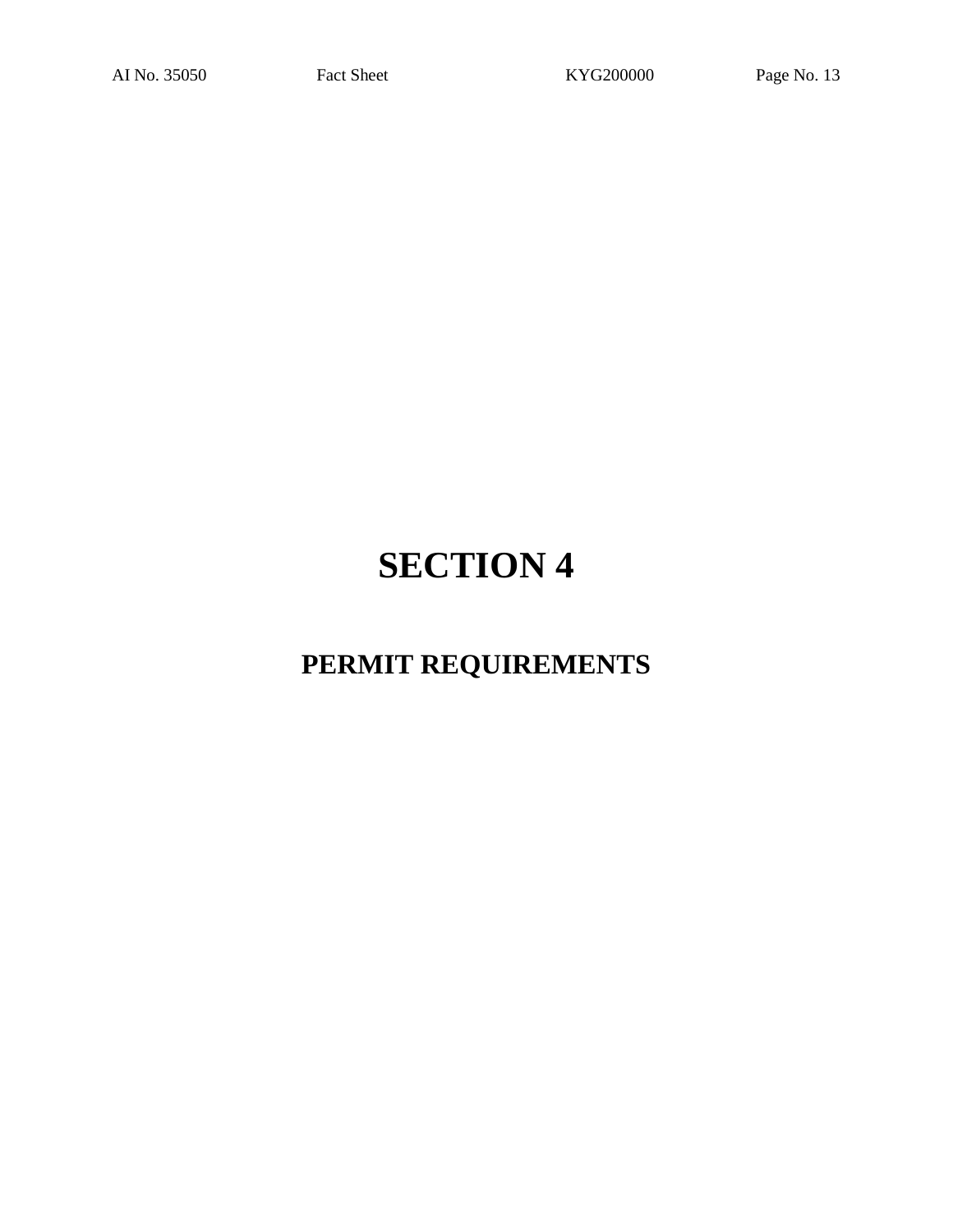#### <span id="page-13-0"></span>**4. PERMIT REQUIREMENTS**

#### <span id="page-13-1"></span>**4.1. Maximum Extent Practicable (MEP)**

This general permit requires the permittee to develop a stormwater quality management program that is designed to reduce the discharge of pollutants to the maximum extent practicable (MEP). The MEP standard involves applying best management practices (BMPs) that are effective in reducing the discharge of pollutants in stormwater runoff. This requires that the permittee use known, available, and reasonable methods of prevention and control of stormwater discharges.

MEP is an iterative standard, which evolves over time as urban runoff management knowledge increases. As such, the permittee's MS4 program must continually be assessed and modified to incorporate improved programs, control measures, BMPs, etc., to attain compliance with water-quality standards.

#### <span id="page-13-2"></span>**4.2. Six Minimum Control Measures**

#### **4.2.1. Public Education and Outreach**

The permittee must maintain a public education program and conduct public outreach activities in the community that focus on impacts from stormwater discharges to water bodies and the steps that the public can take to reduce pollutants in stormwater runoff.

There is a presumed greater support for the stormwater management program as the public gains a better understanding of the reasons why the SWQMP is necessary and important, an informed and knowledgeable community is crucial to the success of the a SWQMP. Public support is particularly beneficial when operators of small MS4s attempt to seek public cooperation and volunteers to help implement aspects of the program. Education can lead to greater compliance with the local programs, as the public becomes aware of the personal responsibilities expected of them and others in the community, including individual actions they can take to protect or improve the quality of local waters.

#### **4.2.2. Public Involvement and Participation**

The small MS4 general permit contains performance measures for public participation and involvement. The permittee must comply with the state and local public notice requirements when implementing the public involvement and participation program. Activities may include representation of local stormwater management work groups, public hearings, and volunteer monitoring efforts. Citizen involvement is critical to the success of a Stormwater Quality Management Program because citizens who participate in the decision making process are more likely to take an active role in its implementation of the stormwater program.

#### **4.2.3. Illicit Discharge Detection and Elimination**

Dry weather discharges into the MS4 system can contribute significant pollutants to receiving water bodies. Detecting and eliminating these illicit discharges involves complex detective work, which makes it challenging to establish a specific prescription to identify and eliminate all illicit connections.

To comply with this minimum control requirement, an MS4 operator must develop a map of the MS4 that locates all major MS4 outfalls and names of receiving waters; effectively prohibit discharges of nonstormwater to the MS4 through the use of an ordinance or other regulatory mechanism, and provide for enforcement procedures and actions; develop and implement a plan to detect and address nonstormwater discharges; and inform public employees, businesses, and the general public of the hazards associated with illegal discharges and improper disposal of waste.

#### **4.2.4. Construction Site Stormwater Runoff Control**

Stormwater runoff from construction sites often flows to MS4s and ultimately is discharged into receiving water bodies. Sediment is usually the main pollutant of concern. This control measure requires permittees to develop, implement, and enforce a program to reduce pollutants in stormwater runoff from construction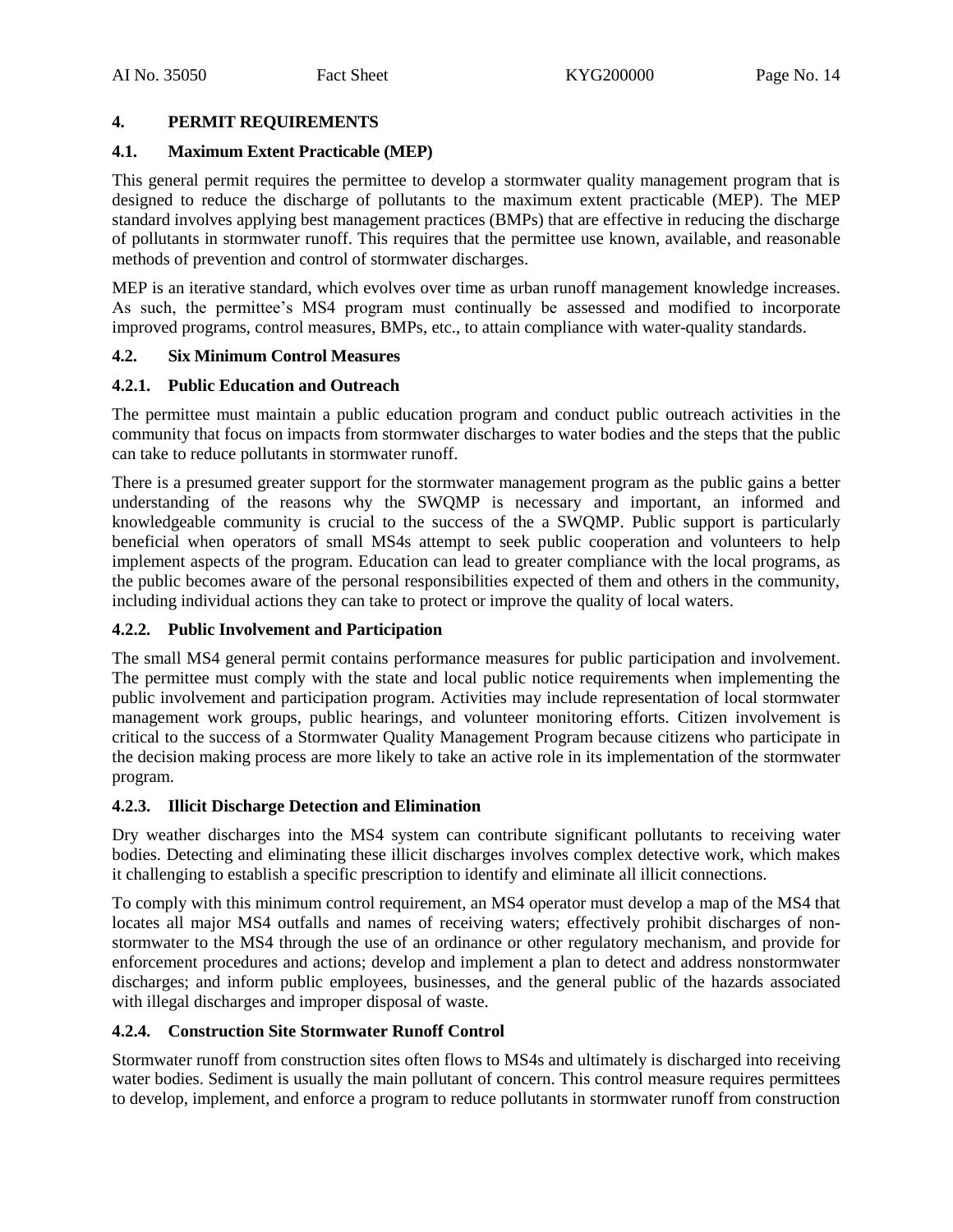activities that result in a land disturbance of one acre or greater. The program must include control of runoff from construction activity disturbing less than one acre if the construction is part of a larger common plan of development that would disturb one acre or more.

All permittees must incorporate the following elements into their local programs:

a. An ordinance or other regulatory mechanism to require erosion and sediment controls and sanctions to ensure compliance.

b. Requirements for construction site operators to implement erosion and sediment control best management practices (BMPs).

c. Requirements for construction site operators to control waste such as discarded building materials, concrete truck washout, chemicals, litter, and sanitary waste at the construction site that may cause adverse impacts to water quality.

d. Establishment of authority for site-plan review which incorporates consideration of potential water-quality impacts.

- e. Establishment of authority for receipt and consideration of information submitted by the public.
- f. Establishment of authority for site inspections and enforcement of control measures.

#### **4.2.5. Post-Construction Stormwater Management in New Development and Redevelopment**

The Post-Construction Stormwater Management program is a key element of the MS4 permit and the Nation's and Commonwealth's strategy for achieving the goals of the Clean Water Act. An effective Post-Construction Stormwater Management program has the ability to positively impact the chemical, biological and overall health of the Commonwealth's streams, rivers and lakes by reducing the rate and volume and improving the quality of stormwater runoff from the MS4.

Small MS4s shall develop, implement, and enforce a program to address stormwater runoff from new development and redevelopment projects that disturb greater than or equal to one acre, including projects less than one acre that are part of a larger common plan of development or sale, that discharge into the small MS4. The program must ensure that controls are in place that would prevent or minimize water quality impacts. Newly-designated small MS4s must complete these requirements within twenty-four (24) months from permit coverage. The program must:

- a. Include development and implementation of strategies that include a combination of structural and/or non-structural stormwater controls appropriate for the community;
- b. Use an ordinance or other regulatory mechanism to address post-construction runoff from new development and redevelopment projects to the extent allowable under Kentucky and local law, and
- c. Ensure adequate long-term operation and maintenance of BMPs.

#### **4.2.6. Pollution Prevention/Good Housekeeping for Municipal Operations**

This control measure requires permittees to implement an operation and maintenance program to prevent or reduce polluted runoff from activities conducted by the municipality. The permittee must develop and implement an operation and maintenance  $(O & M)$  program that includes a training component, inventory of municipal facilities, maintenance activities, maintenance schedules, and long-term inspection procedures for structural and nonstructural stormwater controls to reduce floatables and other pollutants discharged from the MS4.

#### <span id="page-14-0"></span>**4.3. Total Maximum Daily Load and Impaired Waters**

If during the permit term, there is an approved or existing TMDL for an impaired waterbody into which the permitted small MS4 discharges, and for which the small MS4 causes or contributes to water quality impairment(s), the Division of Water will review the TMDL and applicable wasteload allocation(s) to determine if the current SWQMP is adequately achieving the MEP standard. If current discharges from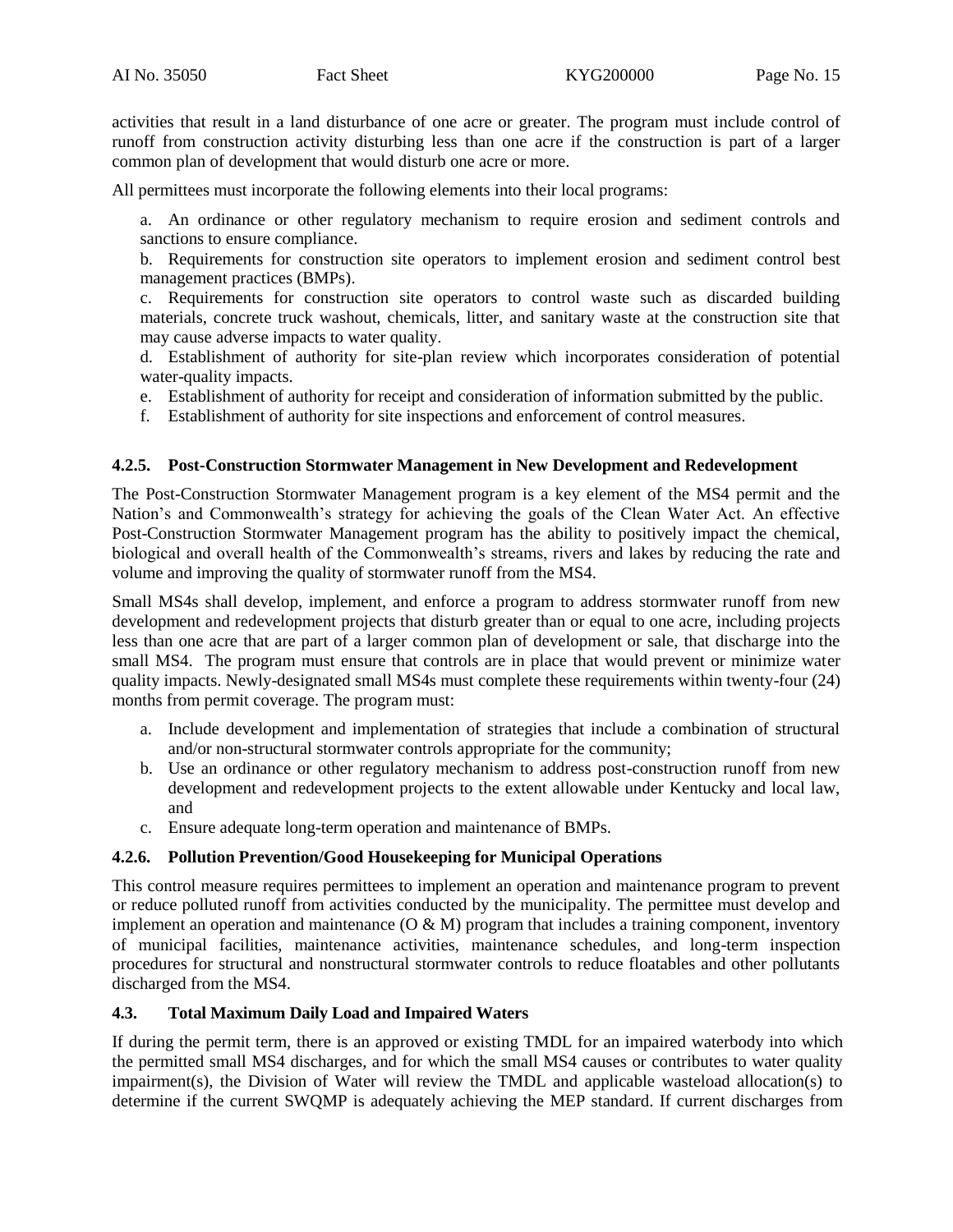the small MS4 are not performing as expected, the Division of Water will notify the permittee of that finding and require that the SWQMP identified in this general permit be modified. This modification will occur in conjunction with the normal SWQMP updating process, in accordance with Section 2.3.2 of this Permit relating to Plan Implementations and Modifications. This modification will include the addition of applicable and appropriate BMPs to advance the goals of the TMDL within a reasonable timeframe. The TMDL will be implemented by the small MS4 to the Maximum Extent Practicable (MEP). The Division of Water may require the small MS4 to obtain an individual MS4 permit.

#### <span id="page-15-0"></span>**4.4. Implementation of a Small MS4 Program Monitoring Plan**

The permittee shall implement an appropriate monitoring program that evaluates the effectiveness of the small MS4 program and provides feedback for the permittee to change or improve the stormwater quality management program appropriately.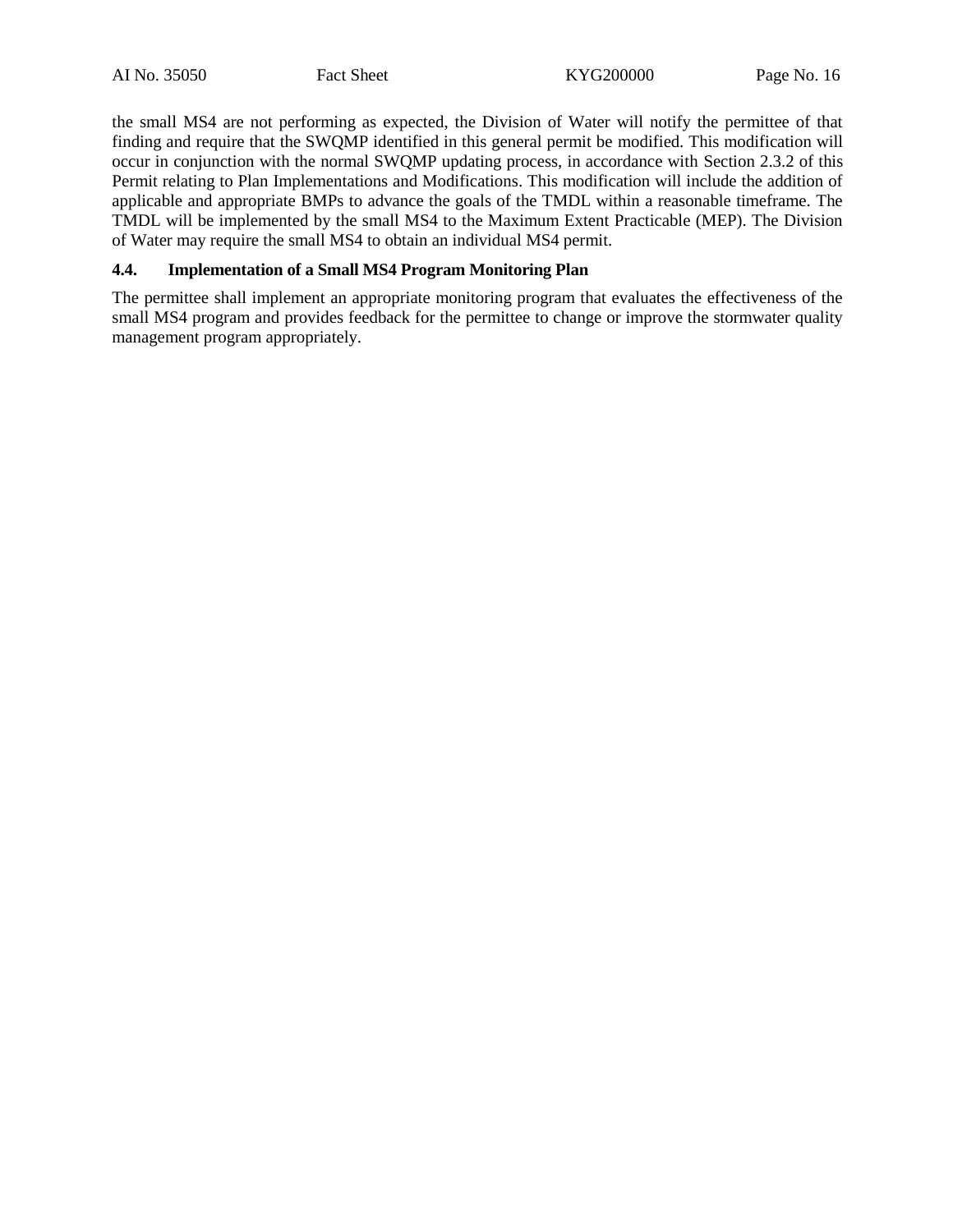## **OTHER INFORMATION**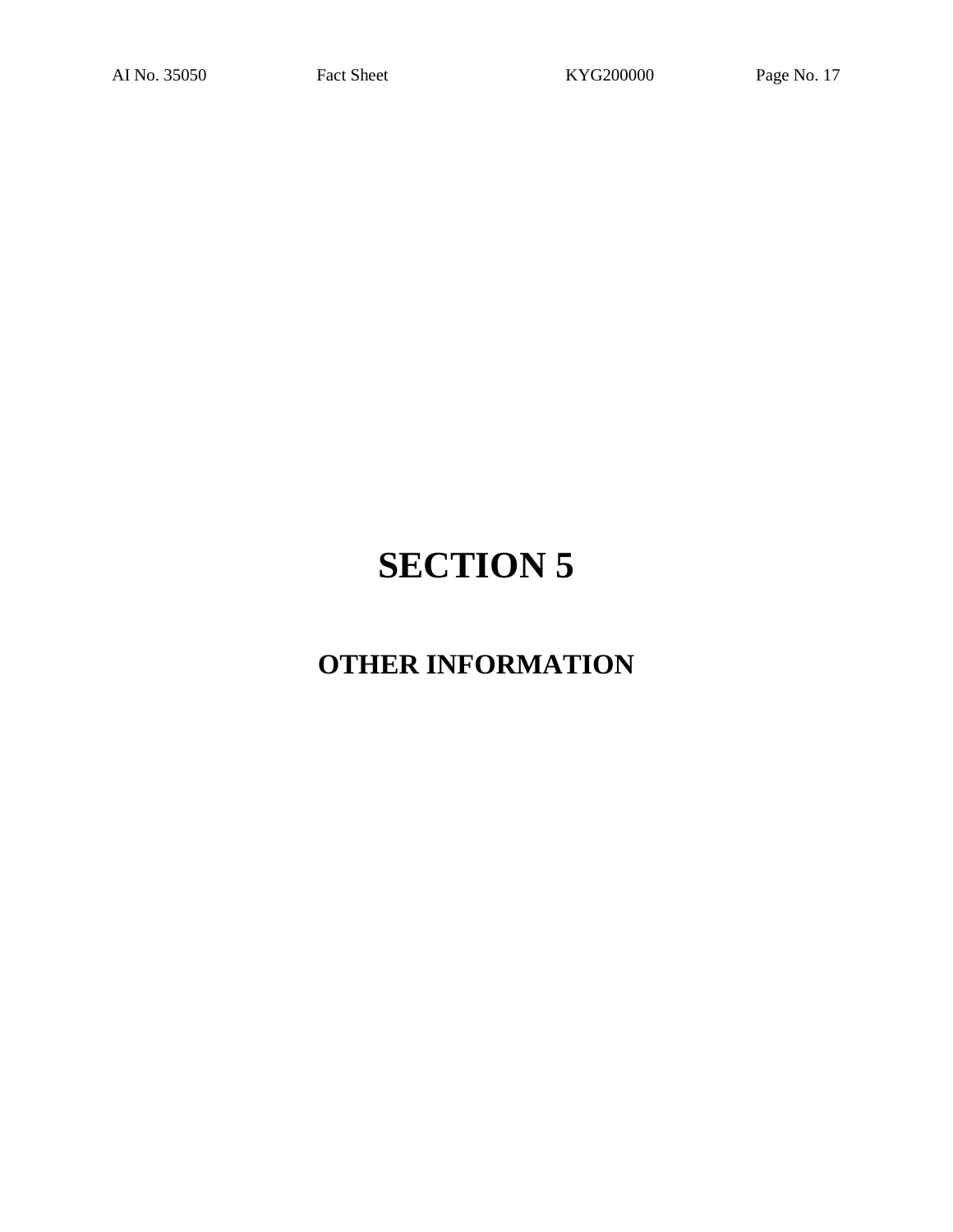#### <span id="page-17-0"></span>**5. OTHER INFORMATION**

#### <span id="page-17-1"></span>**5.1. Antidegradation**

In the decision rendered by the U.S. Court of Appeals for the Sixth Circuit in Kentucky Waterways Alliance, et al. v. Johnson, et al., the court remanded to EPA its approval of certain sections of Kentucky's Antidegradation Policy Implementation Methodology as codified in 401 KAR 5:030. In response to that remand, the Division of Water has worked with various parties, including parties to the Kentucky Waterways Alliance, et al. v. Johnson, et al. case, to determine an approach to satisfy antidegradation considerations under 40 CFR 131.12. From that effort the division identified four categories of discharges for which antidegradation procedures will be addressed in the permits themselves or for which antidegradation requirements are satisfied by alternative equivalent processes. These four categories of discharges include:

- a. Discharges permitted under general permits;
- b. Discharges occurring under the approval of a regional wastewater facility plan;
- c. New or expanded discharges associated with a project identified in the Kentucky Transportation Cabinet's six-year road plan; and
- d. An individual MS4 permit that incorporates provisions that the permit holder address antidegradation considerations or that the permit includes practices and procedures to prevent lowering of water quality from new or expanded discharges from the MS4.

Prior to the remand and reconsideration of 401 KAR 5:030 (newly codified as 401 KAR 10:030), no antidegradation consideration had been made of new or expanded discharges from MS4s. The options for new or expanded discharges from MS4s include: 1.) for each new or expanded discharge the MS4 must go through the antidegradation social-economic and alternatives analysis; 2.) that the MS4 permit itself incorporate provisions that the permit holder address antidegradation considerations; or 3.) the permit includes practices and procedures to prevent lowering of water quality from new or expanded discharges from the MS4. The division maintains that for new or expanded discharges from MS4 systems covered under this general permit the applicable antidegradation requirements are appropriately addressed by the requirements of this MS4 general permit, which includes mandatory procedures and controls, as well as standards of performance. In addition, the Division of Water's interpretation of what constitutes maximum extent practical (MEP), is presented in the requirements of this general permit. The division believes that discharges from small MS4s that are in compliance with this permit will protect water quality from degradation, and may improve water quality to receiving streams. The approach is consistent with the implementation procedures identified in 401 KAR 10:030 for this category of discharge and satisfies applicable antidegradation requirements that existing in-stream water uses and the level of water quality necessary to protect the existing uses shall be maintained and protected (401 KAR 10:030 Section  $1(3)(b)$ ).

For background, water quality standards regulations are required to contain an antidegradation implementation policy. In addition, states are required to identify implementation methods that, at a minimum, provide a level of protection that is consistent with the federal antidegradation policy in 40 CFR 131.12. Waters designated as "High Quality" means surface waters categorized as high quality by the cabinet pursuant to 401 KAR 10:030, Section 1. The Division of Water has determined that the terms and conditions of this general permit sufficiently address the requirements of 40 CFR 131.12 and 401 KAR 10:030.

Kentucky is adopting an approach herein that requires the permittee to include in MCM #4 and MCM #5 measures and requirements specifically identified and intended to protect high quality waters from new or expanded discharges occurring from new development or re-development.

The specifics of this general permit with regard to Minimum Control Measure #4, Stormwater Construction, require that the permittee shall implement and enforce an ordinance or other regulatory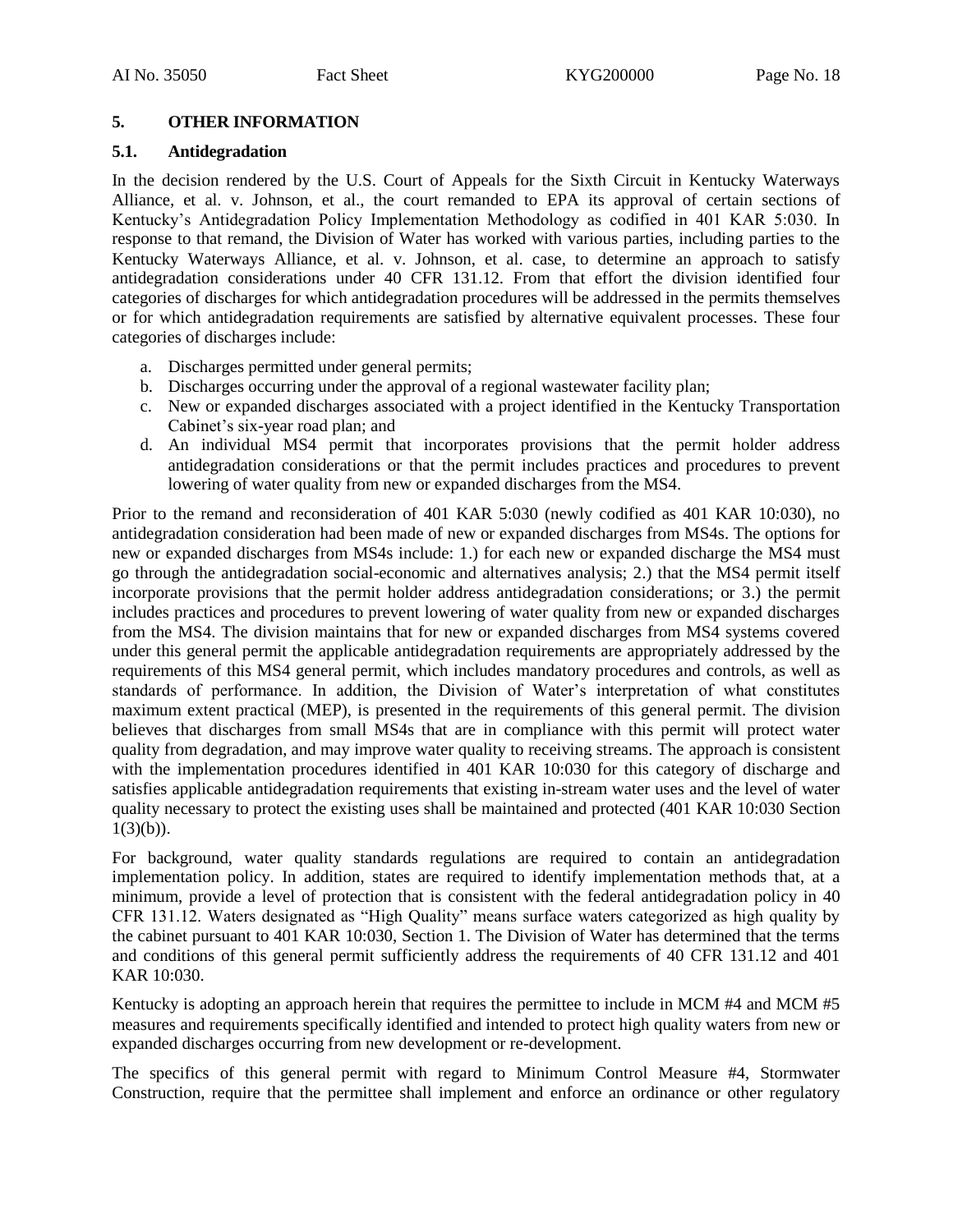mechanism that addresses stormwater runoff from active construction sites that disturb one acre or more, and active construction sites less than one acre in size that are part of a larger common plan of development or sale, located within the MS4. This general permit mandates that the permittee require construction site operators to implement appropriate erosion and sediment control best management practices (BMPs) that, at a minimum, are as protective as Kentucky's General Permit for Stormwater Construction sites (KYR100000). Further, the permit requires that the permittee include, by ordinance or other regulatory mechanism, a requirement that discharges from construction sites to high quality waters protect existing instream water uses and the level of water quality necessary to protect the existing uses. With regard to Minimum Control Measure #5, Post-Construction Stormwater Runoff Control, for those areas of development and re-development that result in a new or expanded discharge from the MS4 to high-quality waters this general permit requires that the permittee adopt an ordinance or other regulatory mechanism that shall include standards for runoff control sufficient to protect existing in-stream water uses, and require the permittee to implement review procedures for areas of new development and redevelopment to ensure that these standards for runoff control are effective. This general permit also requires that the permittee shall develop a locally derived water quality treatment standard that requires new development projects to implement controls to manage runoff through water-quality control structures. The standard shall be based on an analysis of precipitation records to determine the equivalent surface depth of runoff (e.g. 0.75 inches) produced from an 80th percentile precipitation event.

Discharges from small MS4s are also subject to maximum extent practicable (MEP) control standards. The requirements of the general permit for small MS4s reflect the division's interpretation of what constitutes MEP. In that regard this general permit reflects changes in the division's interpretation of MEP, including the addition of standards for discharges from stormwater construction sites, and new development or redevelopment on a post-construction basis, such as through ordinances implemented by permitted MS4 programs to limit peak discharges. This general permit includes new requirements that mandate the permittee: 1) incorporate into ordinance or other regulatory mechanism stormwater construction standards that, at a minimum, are as protective as Kentucky's General Permit for Stormwater Construction sites, and 2) develop a locally derived water-quality treatment standard that, at a minimum, requires new development projects to implement controls to manage through water-quality control structures the runoff produced from an 80th percentile precipitation event on the site. These new requirements of the MS4 permit reflect the Division of Water's interpretation of MEP and an improvement in control standards for runoff from small MS4s. In light of these improved MEP control standards the division believes that discharges from small MS4s that are in compliance with this permit will protect water quality from degradation, and may improve water quality to receiving streams.

The Division of Water maintains that the requirements of this general permit as they pertain to stormwater construction sites satisfy the antidegradation provisions of 401 KAR 10:030. The division recognizes that new construction activities (the initial source of most new or expanded discharges) are subject to antidegradation consideration under the stormwater construction general permit (KYR100000) or antidegradation review under an individual stormwater construction (or other applicable KPDES permits) and that compliance with these permits provides for compliance with antidegradation implementation policy.

The Division of Water gives consideration to the fact that so-called "new and expanded" (wet weather) discharges coming from an MS4 are to a large extent, existing discharges newly managed via the MS4 system. The division recognizes that the area served by the expanded MS4, under most circumstances, already discharges stormwater to the receiving stream during rain events. The so-called "new or expanded" discharges from the MS4 are in fact not "new" as a discharge, albeit perhaps "different," and may not be "expanded" as this general permit requires the permittee to develop, at a minimum, a locally derived water quality treatment standard that requires new development projects to implement controls to manage the runoff produced from an 80th percentile precipitation event on the site. Accordingly, new or